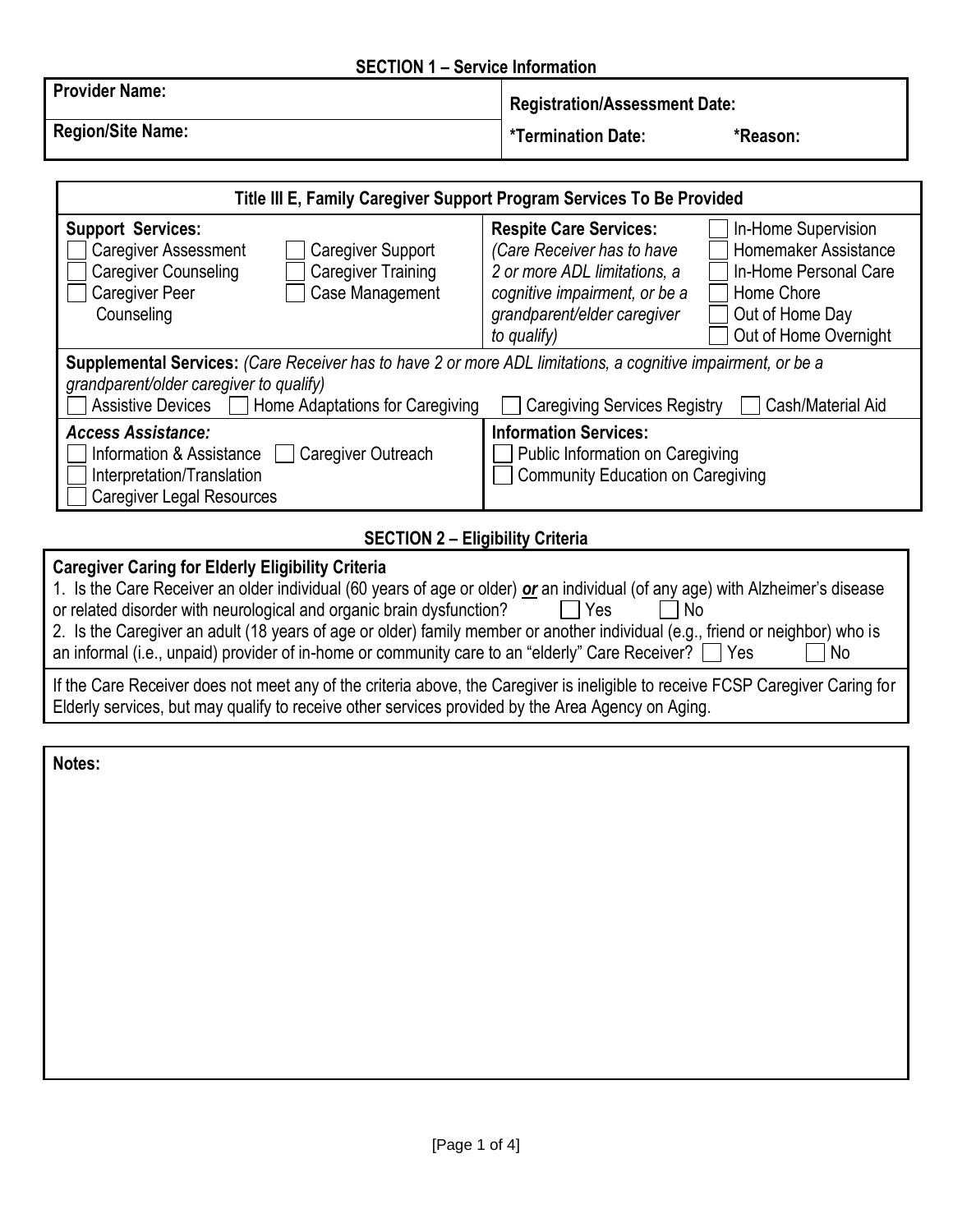### **SECTION 3 (FCSP Caregiver)** *(\*) Required for Family Caregiver Support Program Services*

| <b>Mailing Address:</b><br><b>Caregiver Personal Data (Please Print):</b><br>Same As Residential? |                                                                                                                                 |                                                                                      | Yes - Skip to Next Section                                                                                                              |
|---------------------------------------------------------------------------------------------------|---------------------------------------------------------------------------------------------------------------------------------|--------------------------------------------------------------------------------------|-----------------------------------------------------------------------------------------------------------------------------------------|
| *Unique<br><b>Participant ID</b>                                                                  |                                                                                                                                 | Street:                                                                              |                                                                                                                                         |
| First Name:                                                                                       |                                                                                                                                 | City:                                                                                |                                                                                                                                         |
| Middle Initial:                                                                                   |                                                                                                                                 | * Zip Code:                                                                          |                                                                                                                                         |
| Last Name:                                                                                        | Female<br>Male<br><b>Transgender Female to Male</b>                                                                             | *Ethnicity:                                                                          | Not Hispanic/Latino<br>Hispanic/Latino<br>Declined to State                                                                             |
| * What is your<br>gender? (Check<br>only one)                                                     | <b>Transgender Male to Female</b><br>Genderqueer/Gender Non-binary<br>Not Listed, please specify:                               | *Federal Poverty<br>Level (FPL)                                                      | At or below FPL<br>Above FPL<br>Declined to State                                                                                       |
|                                                                                                   | Declined/not stated                                                                                                             | *Lives Alone?                                                                        | <b>No</b><br>Yes<br>Declined to State                                                                                                   |
| * What was<br>your sex at                                                                         | Male<br>Female<br>Declined/not stated                                                                                           | *Rural?                                                                              | Yes<br><b>No</b><br>Declined to State                                                                                                   |
| birth? (Check<br>only one)                                                                        |                                                                                                                                 |                                                                                      | *Race: (Please Check all that apply)                                                                                                    |
| * How do you<br>describe your<br>sexual<br>orientation or<br>sexual identity<br>(Check only       | Straight/Heterosexual<br><b>Bisexual</b><br>Gay/Lesbian/Same-Gender Loving<br>Questioning/Unsure<br>Not Listed, please specify: | White<br><b>Black</b><br>Other Race<br>Asian:<br>Asian Indian<br>Filipino<br>Laotian | American Indian/Alaska Native<br><b>Multiple Race</b><br>Cambodian<br>Chinese<br>Korean<br>Japanese<br>Vietnamese<br><b>Other Asian</b> |
| one)<br>*Birth Date:                                                                              | Declined/not stated                                                                                                             | Hawaiian/Other Pacific Islander:<br>Guamanian                                        | Hawaiian<br>Samoan                                                                                                                      |
| Last 4 Digits<br>Social Security #                                                                |                                                                                                                                 | <b>Other Pacific Islander</b><br>Declined to State                                   | Husband<br>Wife<br>Grandparent                                                                                                          |
| <b>Optional</b><br>Home Phone #:                                                                  |                                                                                                                                 | *Relationship<br>to Care<br><b>Receiver</b>                                          | Domestic Partner   Other Relative<br>Daughter/Daughter- in-law                                                                          |
| <b>Residential Address:</b>                                                                       |                                                                                                                                 |                                                                                      | Brother<br><b>□</b> Sister<br>Son/Son-in-law   Non Relative<br>Declined to State                                                        |
| Street:                                                                                           |                                                                                                                                 | *Relationship<br>Status:                                                             | Married<br>Single (never married)<br>Domestic Partner<br>Separated<br>Divorced □ Widowed<br>Declined to State                           |
| City:                                                                                             |                                                                                                                                 |                                                                                      | <b>Full Time</b><br>Unemployed                                                                                                          |
| *Zip Code:                                                                                        |                                                                                                                                 | *Employment:                                                                         | Part Time<br>Declined to State<br>Retired                                                                                               |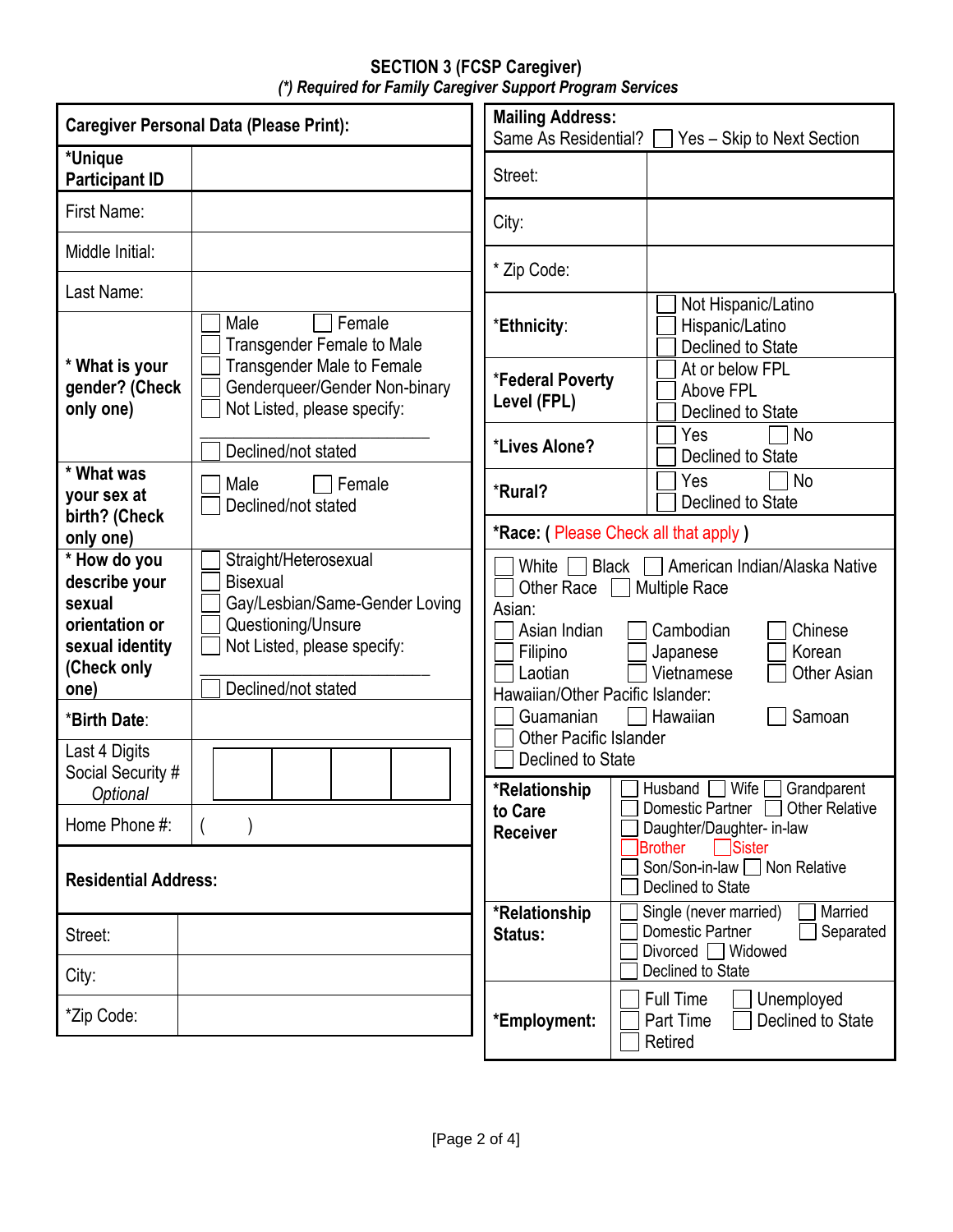### **SECTION 4 (Care Receiver)** *(\*) Required for Family Caregiver Support Program Services*

| <b>Mailing Address:</b><br>*Unique Participant ID:<br>Same As Residential? |                                                                                                            | Yes - Skip to Next Section                                                                    |                                                              |
|----------------------------------------------------------------------------|------------------------------------------------------------------------------------------------------------|-----------------------------------------------------------------------------------------------|--------------------------------------------------------------|
|                                                                            | <b>Care Receiver Personal Data (Please Print):</b>                                                         | Street:                                                                                       |                                                              |
| First Name:                                                                |                                                                                                            | City:                                                                                         |                                                              |
| Middle Initial:                                                            |                                                                                                            | * Zip Code:                                                                                   |                                                              |
| Last Name:                                                                 |                                                                                                            |                                                                                               |                                                              |
| * What is your                                                             | Female<br>Male<br>Transgender Female to Male<br><b>Transgender Male to Female</b>                          | *Ethnicity:                                                                                   | Not Hispanic/Latino<br>Hispanic/Latino<br>Declined to State  |
| gender? (Check<br>only one)                                                | Genderqueer/Gender Non-binary<br>Not Listed, please specify:                                               | *Federal Poverty<br>Level (FPL)                                                               | Yes (At or below FPL)<br>No (Above FPL)<br>Declined to State |
| * What was                                                                 | Declined/not stated<br>Male<br>Female                                                                      | *Lives Alone?                                                                                 | Yes<br>No<br>Declined to State                               |
| your sex at<br>birth? (Check<br>only one)                                  | Declined/not stated                                                                                        | *Rural?                                                                                       | Yes<br>No<br>Declined to State                               |
| * How do you<br>describe your                                              | Straight/Heterosexual<br><b>Bisexual</b>                                                                   | *Race: ( Please Check all that apply )                                                        |                                                              |
| sexual<br>orientation or<br>sexual identity<br>(Check only<br>one)         | Gay/Lesbian/Same-Gender Loving<br>Questioning/Unsure<br>Not Listed, please specify:<br>Declined/not stated | White<br>American Indian/Alaska Native<br><b>Other Race</b><br><b>Multiple Race</b><br>Asian: | <b>Black</b>                                                 |
| *Birth Date:                                                               |                                                                                                            | Asian Indian<br>Filipino                                                                      | Chinese<br>Cambodian<br>Korean<br>Japanese                   |
| Last 4 Digits<br>Social Security #<br>Optional                             |                                                                                                            | Laotian<br>Hawaiian/Other Pacific Islander:<br>Guamanian                                      | Vietnamese<br>Other Asian<br>Samoan<br>Hawaiian              |
| Home Phone #:                                                              |                                                                                                            | <b>Other Pacific Islander</b><br>Declined to State                                            |                                                              |
| <b>Residential Address:</b>                                                |                                                                                                            | *Relationship                                                                                 | Single (never married)<br>Married                            |
| Street:                                                                    |                                                                                                            | Status:                                                                                       | <b>Domestic Partner</b><br>$\Box$ Sister<br>Brother          |
| City:                                                                      |                                                                                                            |                                                                                               | Separated<br><b>Divorced</b>                                 |
| *Zip Code:                                                                 |                                                                                                            |                                                                                               | Widowed<br>Declined to State                                 |
|                                                                            |                                                                                                            |                                                                                               |                                                              |